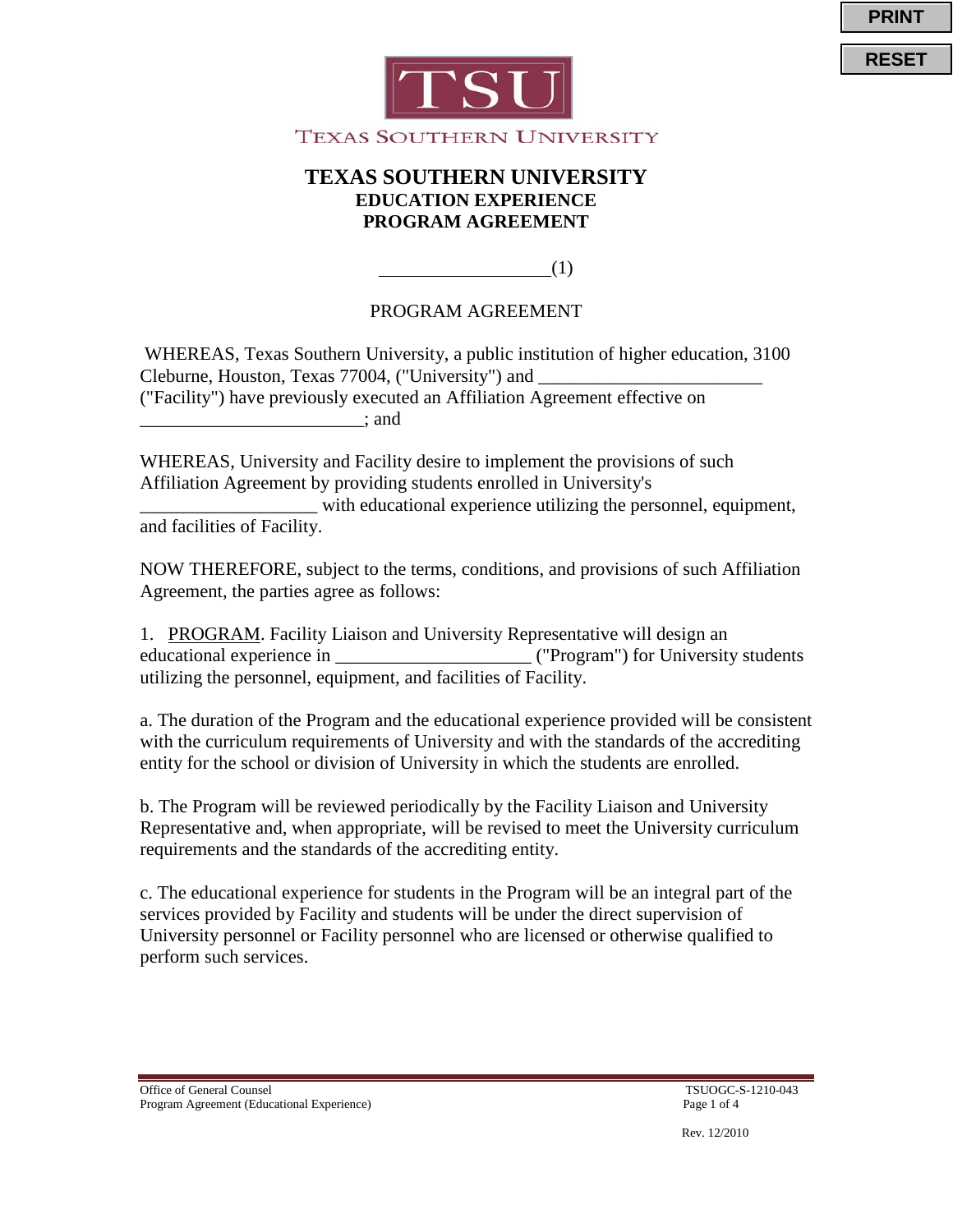

#### 2. UNIVERSITY OBLIGATIONS .

a. Assure that all students selected for participation in Program have satisfactorily completed all portions of the University curriculum that are a prerequisite for participation in the Program.

b. Develop criteria for the evaluation of the performance of University students participating in the Program and provide those criteria, with appropriate reporting forms, to the Facility personnel and University personnel who are responsible for supervising those students.

c. Assign grades to students participating in the Program on the basis of the performance evaluations submitted in the reporting forms.

d. Inform all University students and personnel participating in the Program that they are required to comply with the rules and regulations of Facility while on premises of Facility and to comply with the requirements of federal and state laws and regulations regarding the confidentiality of information in records maintained by Facility.

e. Provide information requested by Facility related to students participating in the Program unless prohibited by federal or state law.

f. Remove a student from the Program when the Facility determines that the student has violated the rules and regulations of the Facility; has disclosed information that is confidential by law; or has engaged in conduct that disrupts the activities carried on by the Facility or threatens the safety of Facility personnel or patients.

## 3. FACILITY OBLIGATIONS .

a. Assign appropriate space on Facility premises for offices, lectures, and other nonexperience related activities of the Program.

b. Provide the equipment, supplies, qualified personnel, and supervised access to patients or clients required for the experience related activities of the Program.

c. Obtain and maintain all licenses required for Facility and assure that all Facility personnel are appropriately licensed.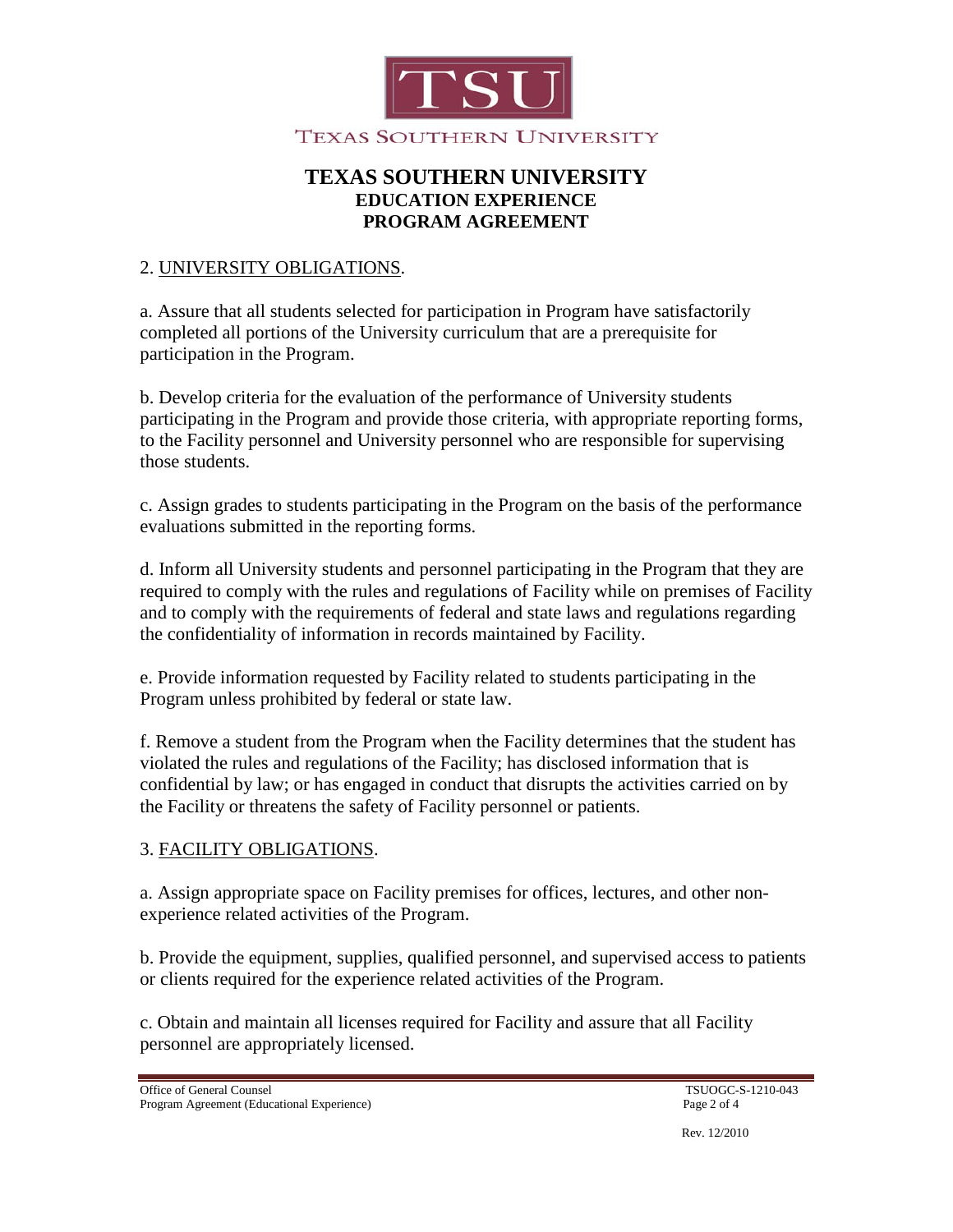

d. Assume sole responsibility for the quality of patient or client care.

e. Provide orientation sessions to inform University students and personnel concerning the rules and regulations of Facility.

f. Permit representatives of the accrediting entity for the school or division of University in which students participating in the Program are enrolled to have reasonable access to premises of Facility for purposes related to the accreditation process.

## 4. GENERAL PROVISIONS .

a. University students and personnel will be responsible for their own transportation, meals, and health care while participating in the Program.

b. This Program Agreement and the Affiliation Agreement constitute the entire agreements between the parties with respect to the subject matter and no prior or contemporaneous agreement, written or oral, will be effective to vary the terms of those Agreements. No amendment to this Program Agreement shall be effective unless reduced to writing and signed by an authorized representative of each party.

c. University and Facility will comply with all applicable federal, state, and local laws, ordinances, and regulations in the performance of this Program Agreement.

d. The Program and all related activities shall be conducted in a manner that does not discriminate against any person on a basis prohibited by applicable law, including but not limited to: race, color, national origin, religion, sex, age, veteran status, or disability.

e. The initial Program shall begin on  $\Box$  and end on  $\Box$ \_\_\_\_\_\_\_\_\_\_\_\_\_\_\_\_\_\_\_. Subsequent, Programs shall begin and end on dates determined by written agreement of Facility Liaison and University Representative. Either party may terminate this Program Agreement effective with the end of a Program by giving thirty (30) days written notice to the other party; otherwise this Program Agreement will terminate upon the termination of the Affiliation Agreement between the parties.

f. Authority. The person signing below on behalf of University and Facility warrants that he/she has the authority to execute this agreement according to its terms.